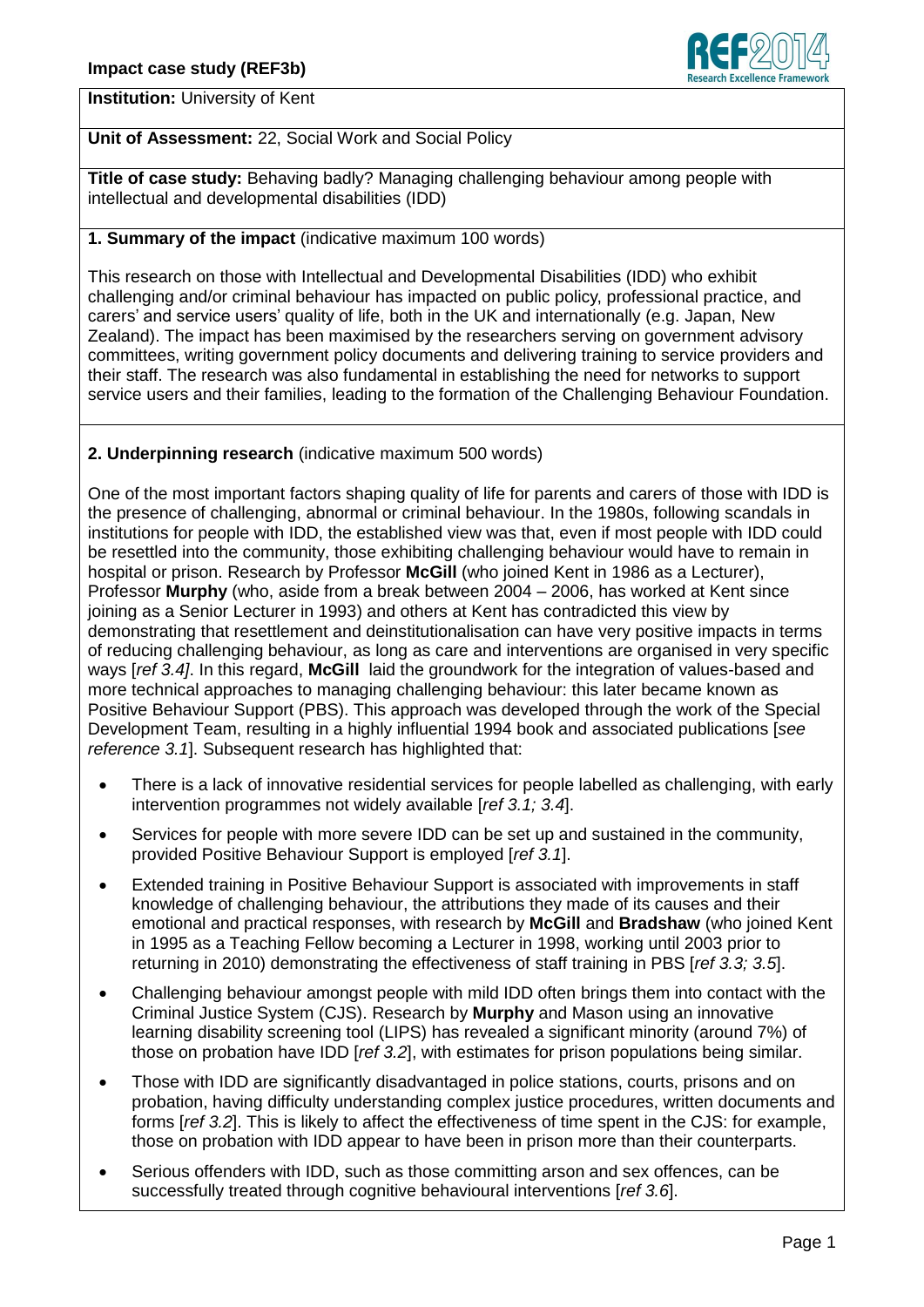

In sum, the research shows that challenging behaviour among those with IDD can be managed effectively through a combination of resettlement, Positive Behaviour Support, cognitive behavioural treatment and appropriate intervention.

#### **3. References to the research** (indicative maximum of six references)

3.1 - Mansell, J., McGill, P. and Emerson, E. (2001) 'Development and evaluation of innovative residential services for people with severe intellectual disability and serious challenging behaviour' in L.M. Glidden (Ed.) *International Review of Research in Mental Retardation* San Diego, CA: Academic Press (pp.245-298).

3.2 – Mason, J. and Murphy, G.H. (2002) 'Intellectual disability amongst people on probation: prevalence and outcome' *Journal of Intellectual Disability Research* 46: 230-238.

3.3 - McGill, P., Bradshaw, J. and Hughes, A. (2007) 'Impact of extended education/training in positive behaviour support on staff knowledge, causal attributions and emotional responses' *Journal of Applied Research in Intellectual Disabilities* 20: 41-51.

3.4 - Murphy, G., Estien, D. and Clare, I.C.H. (1996) 'Services for people with mild intellectual disabilities and challenging behaviour' *Journal of Applied Research in Intellectual Disabilities* 9: 256-283.

3.5 - Murphy, G., Kelly-Pike, A., McGill, P., Jones, S. and Byatt, J. (2003) 'Physical interventions with people with intellectual disabilities: Staff training and policy frameworks' *Journal of Applied Research in Intellectual Disabilities* 16: 115-125.

3.6 - Sex Offender Treatment Services Collaborative – Intellectual Disabilities (SOTSEC-ID) (2010) 'Effectiveness of group cognitive-behavioural treatment for men with intellectual disabilities at risk of sexual offending' *Journal of Applied Research in Intellectual Disabilities* 23: 537-551 (Murphy is lead author) [*submitted to REF2, output ID SSPSSR123*].

### **Funding**

Grant income exceeds £1 million across more than 15 major awards from stakeholder and beneficiary groups, including the Department of Health (DoH), the Baily Thomas Foundation, Mental Health Foundation, Remedi, Wolf Hirschhorn Syndrome Trust, and the National Institute for Health Research. The most significant awards include:

- Peter McGill. Preventing challenging behaviour of adults with complex needs in supported accommodation, **NIHR (SSCR**), (01/03/12-30/04/14), £277,524.
- Peter McGill. Scoping the development of better commissioning for individuals with behaviour that challenges services, **Department of Health**, (01/07/09-31/12/09), £10,000.
- Glynis Murphy. Follow-up of the Camberwell cohort, **Department of Health (NHS R&D)**, (1995-1998), £117,000.
- Peter McGill. The relationship between aspects of the service environment and challenging behaviour in people with learning disabilities, **Department of Health (NHS R&D)**, (1995- 1996), £51,440.
- Glynis Murphy. Costs and benefits of social care support for ex-offenders with learning disabilities, **NHIR (SSCR)**, (15/11/12-30/04/14), £355,177.
- Glynis Murphy: Treatment for men with learning disabilities and sexual offending, **Baily Thomas Foundation**, (01/09/06 - 28/02/08), £28,033.
- Glynis Murphy. Effectiveness of cognitive-behavioural treatment for men with learning disabilities at risk of sexual offending, **Department of Health**, (01/01/02-31/12/03), £105,411.
- Glynis Murphy. Symptoms of abuse in people with severe learning disabilities, **Department of Health**, (01/11/01 – 30/10/02), £45,108.
- Glynis Murphy and Peter McGill. Physical restraint and people with learning disabilities, **British Institute of Learning Disabilities**, (1998-2002), £17,000.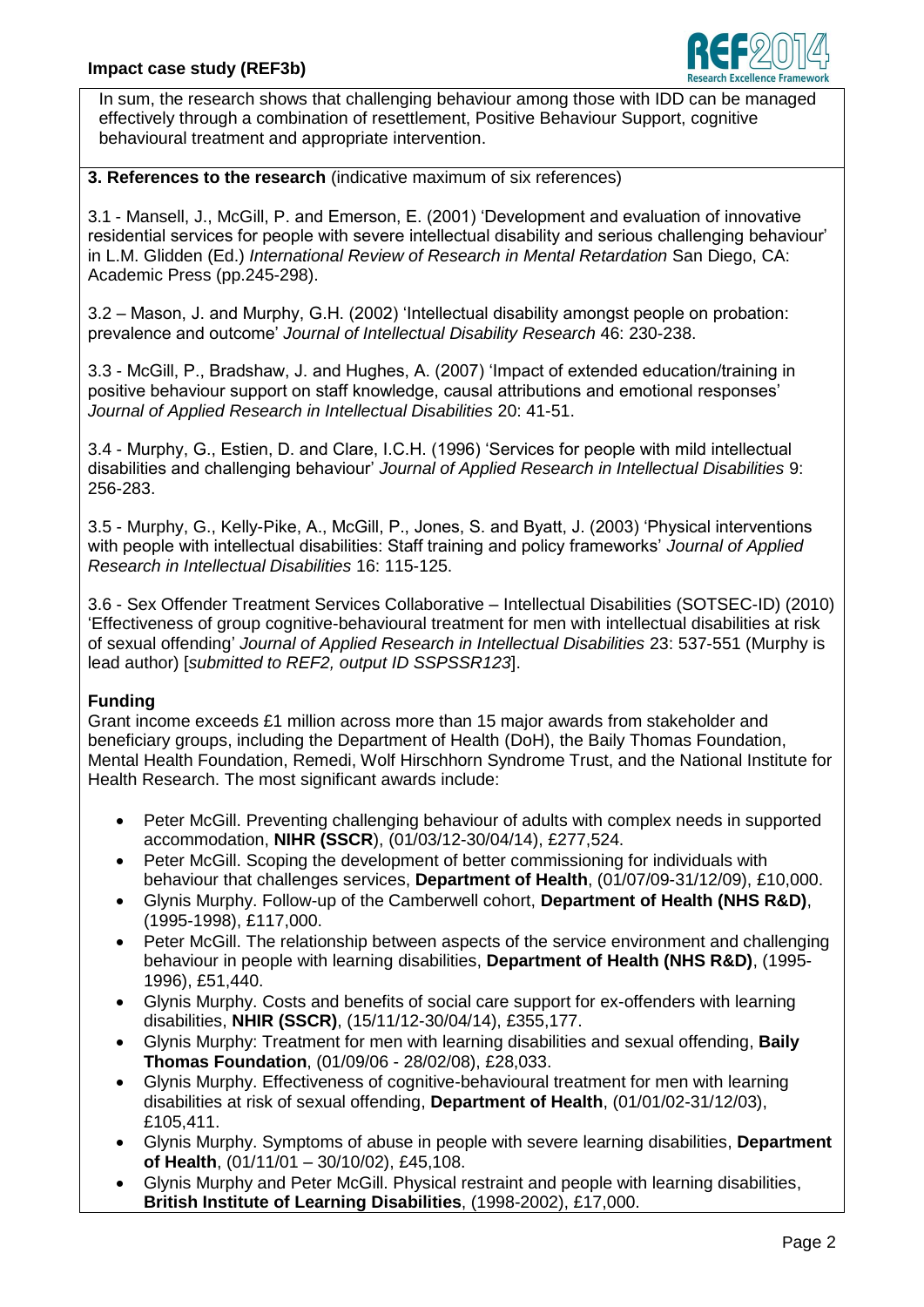

### **4. Details of the impact** (indicative maximum 750 words)

The research has impacted on policies and practice in the treatment of those with IDD exhibiting challenging, abnormal and criminal behaviour both in the UK and overseas. The beneficiaries have included policy-makers and practitioners in health and social care, the carers who live with those with IDD, and those with IDD themselves who have benefited from more humane and appropriate interventions instead of punitive ones. The Chief Executive of the Care Quality Commission states that the researchers have made 'an outstanding contribution to improving the quality…care and support for people with learning disabilities' [*see corroboration 5.1*]. This is confirmed by the Chief Executive of the Mental Health Foundation who writes that the research has made 'a major contribution' to the treatment of those exhibiting challenging behaviour [*corrob 5.2*].

## **Impact on government policy and legislation**

The Department of Health's (DoH) 2007 policy guidance on services for people with IDD [*corrob 5.3*] and the Government's policy document *Valuing People Now* [*corrob 5.4*] both cited this research, concluding that, 'where individuals with problems are cared for in environments which do not respond well to their needs, challenging behaviour is likely to develop and then to remain in the person's repertoire' and 'the reduction of challenging behaviour is likely to require attention to other factors (such as communication) than just the behaviour itself' [*corrob 5.3, p.7 and p.9*]. The recommendations of Mencap and the Challenging Behaviour Foundation's influential document '*Out of Sight'* [*corrob 5.5*] also drew directly from Mansell's and McGill's research. Following this, and as a result of the research on Positive Behaviour Support (PBS), the DoH commissioned McGill to contribute to a service specification for commissioners, policy-makers and regulators on PBS services which is being integrated with a similar specification for services for young people with IDD commissioned from Gore (Kent, 2007 -). Once integrated, the combined specification will be disseminated through the NHS Commissioning Board and the Local Government Association. McGill is also contributing to the development of guidance on PBS through his membership of steering groups for Skills for Care and the Royal College of Nursing. Following the Winterbourne View scandal, McGill chaired a DoH stakeholder event in 2012 and was invited to chair a Ministerial round table in 2013. Murphy sits on the Ministry of Justice's NOMS (National Offender Management Service) committee on Learning Disabilities, providing advice on screening for IDD in prisons. These interactions evidence the influence of the research on government policy across a range of departments dealing with people with challenging behaviour and IDD.

# **Improving professional standards and guidelines**

The involvement of the researchers in influential policy networks has allowed the research to be disseminated to key stakeholders. For example, in fulfillment of a pledge by the DoH following the Winterbourne View scandal, Murphy chairs the NICE Guideline Development Group concerned with challenging behaviour among people with learning and intellectual disabilities [*corrob 5.6*]. This role ensures that research evidence will guide subsequent practice in health and social care services for people with IDD and challenging behaviour. Murphy also sits on the DoH's National Learning Disabled Offenders Steering Group (NLDOSG), which has produced guidance for professionals from health, social care, police, prison and probation services [\(Positive Practice,](https://www.gov.uk/government/uploads/system/uploads/attachment_data/file/216318/dh_124744.pdf)  [Positive Outcomes\)](https://www.gov.uk/government/uploads/system/uploads/attachment_data/file/216318/dh_124744.pdf). The Steering Group has also designed training for prison officers and established IDD screening in prisons [*corrob 5.7*].

As a result of the research in relation to mild IDD and challenging behaviour in the criminal justice system, Murphy was also asked to join the Steering Committee for Jenny Talbot's 'No One Knows' programme (Prison Reform Trust), which used Murphy and Mason's learning disability screening tool (LIPS) and Murphy's checklists for action for people with IDD in the CJS [*corrob 5.8; 5.9*). The Director of the Prison Reform Trust states the research 'has made a significant impact on national policy and practice for people with learning disabilities who find themselves in contact with the criminal justice system' [*corrob 5.9*]. Murphy was also invited to help the Foundation for People with Learning Disabilities (part of Mental Health Foundation) and NOMS to adapt the 'Thinking Skills' Programme for people with IDD: this has been trialled in three prisons [*corrob 5.2*]. Murphy and Sinclair's research on sex offender treatment for men with IDD - the Sex Offender Treatment Services Collaborative-Intellectual Disabilities (SOTSEC-ID) programme - is